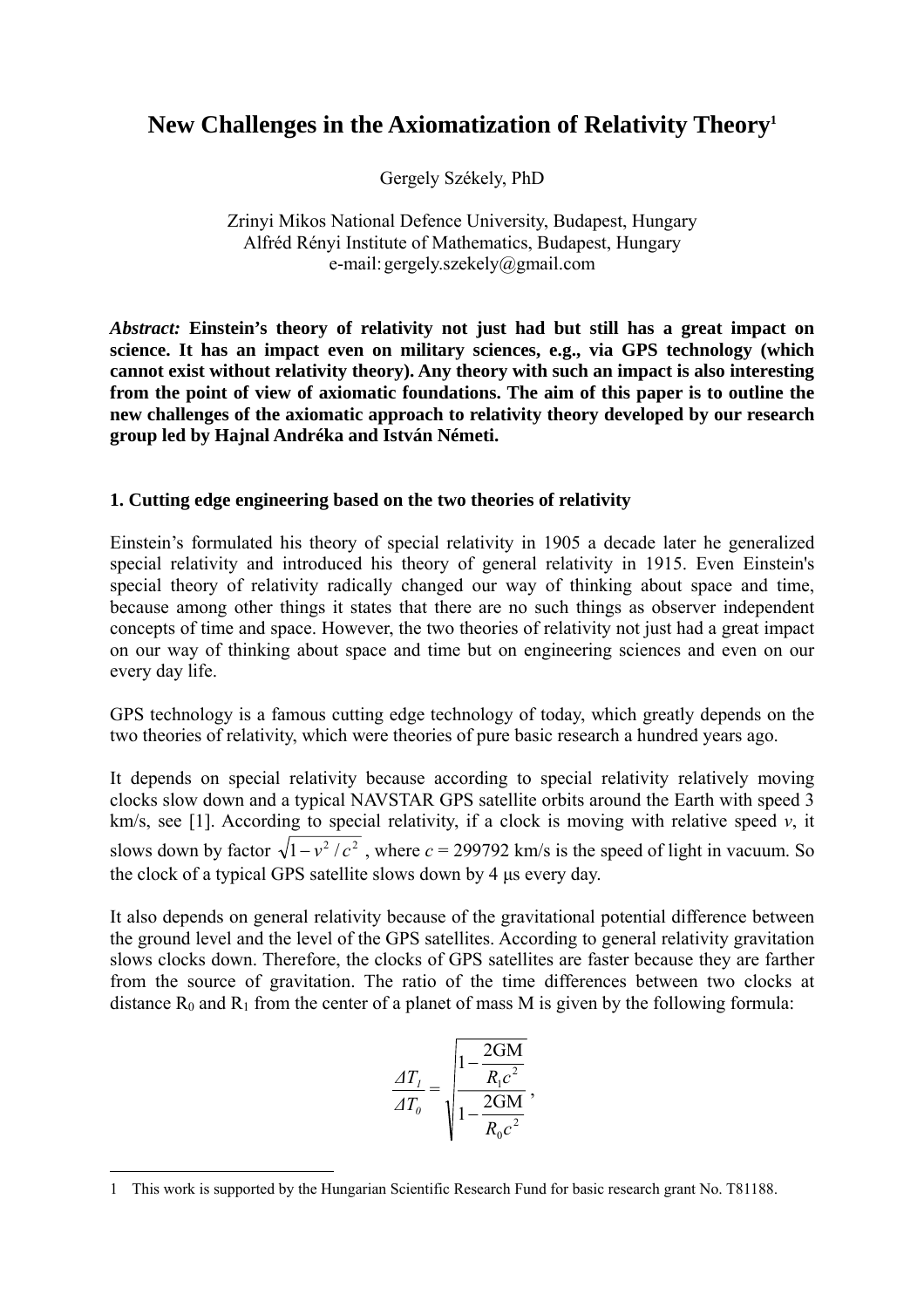where G is the gravitational constant and  $c$  is the speed of light, see section 9.4 of [10]. A typical NAVSTAR GPS satellite orbits around the Earth at altitude 21000 km, see [1]. Therefore, the clocks of GPS satellites are 46 µs ahead of time every day because of this effect.

Consequently, GPS satellites have to make 42 µs correction every day because of these two effects of relativity theory. 42 microsecond correction seems to be a tiny amount at first sight. However, it is more than 10 km in distance, which is a huge correction in navigation. Obviously, without these relativistic corrections, the GPS navigation system would be completely useless.

GPS technology has a great many applications in areas ranging from agriculture to architecture through aviation. So via GPS technology, relativity theory has an effect even on our everyday life.

Application of relativity theory in GPS technology is a good example to that something which was pure basic research 100 years ago can be a fundamental basis of todays cutting edge engineering technology.

#### **2. Why do we axiomatize relativity theories?**

Relativity theory had and still has a great impact on several areas of science. Any theory with such an impact is also interesting from the point of view of axiomatic foundations. Therefore, it is not surprising that there are several axiomatizations of both special and general relativity in the literature, see, e.g., the references of [3], [13]. Some of the axiomatizations are based on mathematical logic or even first-order logic, which is considered the best logic for logical foundations, see, e.g., [4], [13]. However, as far as we know, all of them stops at presenting the axioms and none of them goes further doing a logical and conceptual analysis of the theory and none of them tries to connect the axioms of general relativity to that of special relativity.

A novelty in our approach is that we try to keep the transition from special relativity to general relativity logically transparent and illuminating. We "derive" the axioms of general relativity from that of special relativity in two natural steps. First we extend our axiom system of special relativity to accelerated observers. Then we eliminate the differences between inertial and accelerated observers in the level of axioms, see [5].

Another thing why relativity theory is interesting from the point of view of logic is that it has many models with rather fancy and surprising properties, e.g., black holes, Gödel's rotating universe, worm holes, etc. Several of these interesting spacetimes contain closed timelike curves (possibility of time-travel) another interesting class of spacetime models makes hypercomputation possible, i.e., in these spacetimes it is possible that a programmer may wait only a couple of hours for the result of an infinitely long computation, see, e.g., [7]. We are interested in the logical investigation of these spacetimes not because we want to build timemachines or hypercomputers in the near future, but because we would like to understand these spacetimes from the point of view of logic, e.g., the possible resolution of the paradoxes risen by them or the feedback that spacetime theory could give to logic by "deciding" some undecidable questions (such as the consistency of mathematics) by hypercomputers.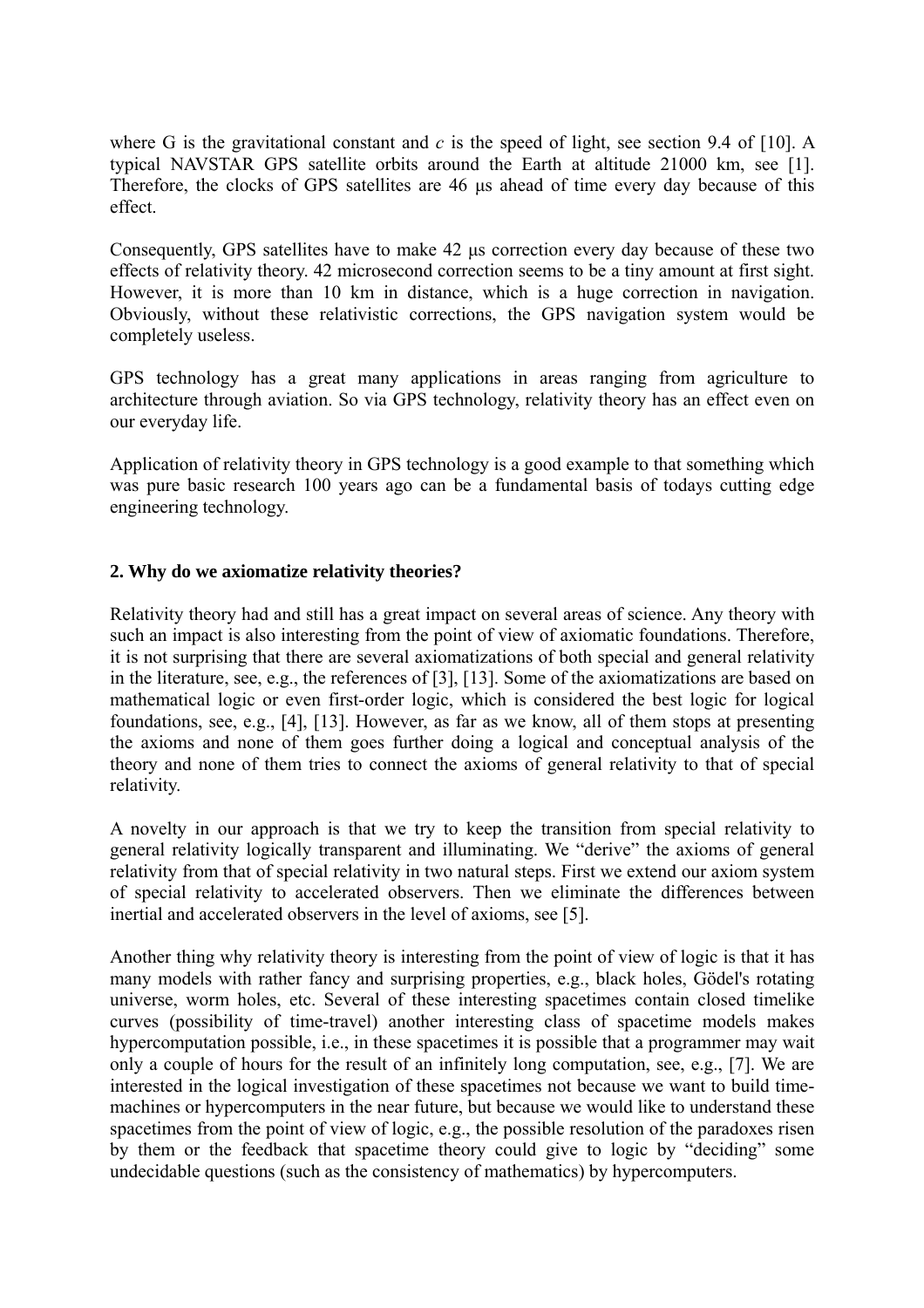Axiomatic foundation of physical theories is important not only because they lead to a deeper logical understanding of the theory but also because in physics the role of the axioms (statements that we assume without proofs) is more fundamental than in mathematics. That is why we aim to axiomatize relativity theory using simple, comprehensible and logically transparent axioms only.

In some sense the axioms are only our beliefs on which we base our theories. That is why, we aim to prove all the surprising or unusual predictions of spacetime theories from a few convincing axioms. For example, the statement "no observer can move faster than light" is a theorem in our approach and not an axiom, see, e.g., [5].

Some of the questions we study to clarify the logical structure of relativity theory are:

- What is believed and why?
- Which axioms are responsible for certain predictions?
- What happens if we discard some axioms?
- Can we change the axioms and at what price?

Let us note here that a similar kind of axiomatic investigation led to the discovery of the famous Bolyai-Lobachevsky Geometry; namely the investigation of the logical connection of the axiom of parallels and the rest of the assumptions. This is a good example showing that basic axiomatic investigations can lead to discoveries of new, interesting and physically relevant theories.

#### **3. An axiom system of special relativity**

 $\overline{a}$ 

To axiomatize any theory, first we have to fix a language (set of basic concepts) which will be used to formulate our axioms. Here we will use the following two-sorted $2$  first-order logic language:

$$
\{Q, +, *, <; B, IOb, Ph; W\},\
$$

where Q is the sort of quantities and B is the sort of bodies;  $*$  and  $+$  (multiplication and addition) are binary function symbols and  $\le$  (ordering) is a binary relation symbol of sort Q; IOb (inertial observers) and Ph (light signals or photons) are unary relation symbols of sort B; and W (the worldview relation) is a 6-ary relation symbol of the type BBOOOO. Relations IOb(o) and Ph(b) are translated as "o is an inertial observer," and "b is a light signal," respectively. The worldview relation W is used to speak about coordinatization by translating W(0,b,x,y,z,t) to natural language as "observer o coordinatizes body b at spacetime location  $(x,y,z,t)$ ," (that is, at space location  $(x,y,z)$  and at instant t).

Of course, this choice of basic concepts is only one of the many possibilities. One important method of conceptual analysis of relativity theory is axiomatizing it choosing different sets of basic concepts and then logically comparing these different axiomatizations. These kinds of investigations also lead to a deeper understanding of relativity theories. For investigation of the logical connections between axiom systems of special relativity in the language above and

<span id="page-2-0"></span><sup>2</sup> That our theory is two-sorted means only that there are two types of basic objects (bodies and quantities) as opposed to, e.g., set theory where there is only one type of basic objects (sets).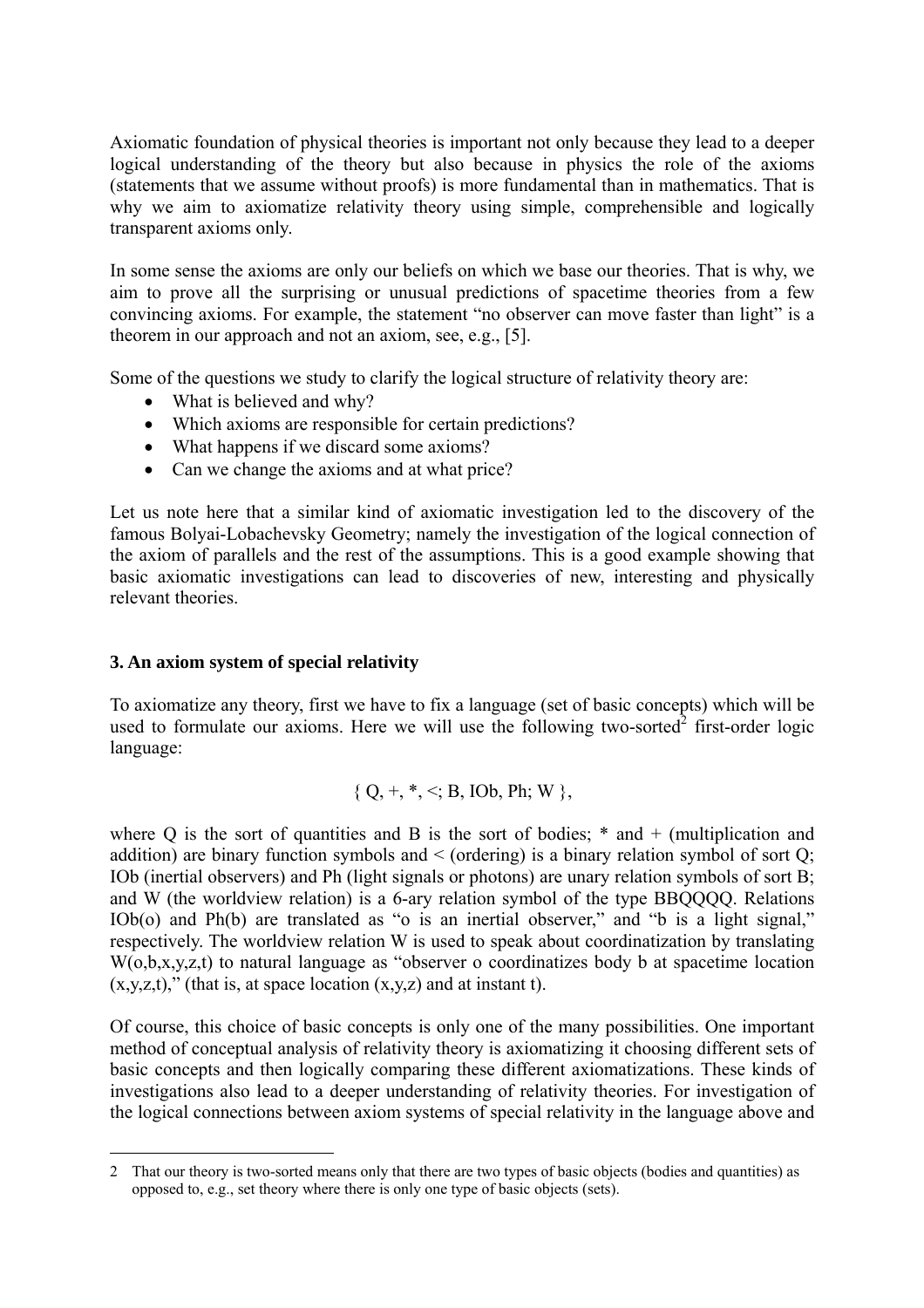in the language of Minkowski geometry, see [11].

Because of lack of space, here we do not present the formalized versions of our axioms just their informal readings. However, all the axioms can be formalized in the simple language above, see, e.g., [5].

Here we will base special relativity on the light axiom which is a consequence of Einstein's two original (non-formalized) postulates, see [9].

¾ *AxPh:* For any inertial observer, the speed of light is the same in every direction everywhere, and it is finite. Furthermore, it is possible to send out a light signal in any direction everywhere.

Axiom *AxPh* is well supported by experiments, such as the Michelson-Morley experiment. Moreover, it has been continuously tested ever since then. Nowadays it is tested by GPS technology.

To make the statement of *AxPh* unambiguous we have to state explicitly what we assume for the structure of quantities which ensures that the concepts of distance, speed, etc. are meaningful and behave as we desire them to. Therefore, we assume some usual properties of  $addition + and multiplication * true for real numbers by the next axiom.$ 

 $\triangleright$  *AxFd:* The quantity part  $(Q, +, *, <)$  is a Euclidean ordered field, i.e., it is an ordered field in the sense of algebra in which every positive number has a square root.

Our next axiom, called the event axiom, is also needed to make the light axiom meaningful.

¾ *AxEv:* All inertial observers coordinatize the same set of events.

This axiom is very natural and tacitly assumed in the non-axiomatic approaches to special relativity, too.

In principle, we do not need more axioms for capturing the essence of special relativity, but let us introduce two more simplifying ones. We could leave them out without losing the essence of our theory but they make life easier.

¾ *AxSf:* Any inertial observer sees himself on the time axis.

The role of axiom *AxSf* is nothing more than that it makes easier to speak about the motion of reference frames via the motion of their time axes. Identifying the motion of reference frames with the motion of their time axes is a standard simplification in literature. *AxSf* is a way to formally capture this simplifying identification.

Our last axiom is a symmetry axiom saying that all inertial observers use the same units of measurements.

¾ *AxSm***:** Any two inertial observers agree as to the spatial distance between two events if these two events are simultaneous for both of them. Furthermore, the speed of light is  $1$ .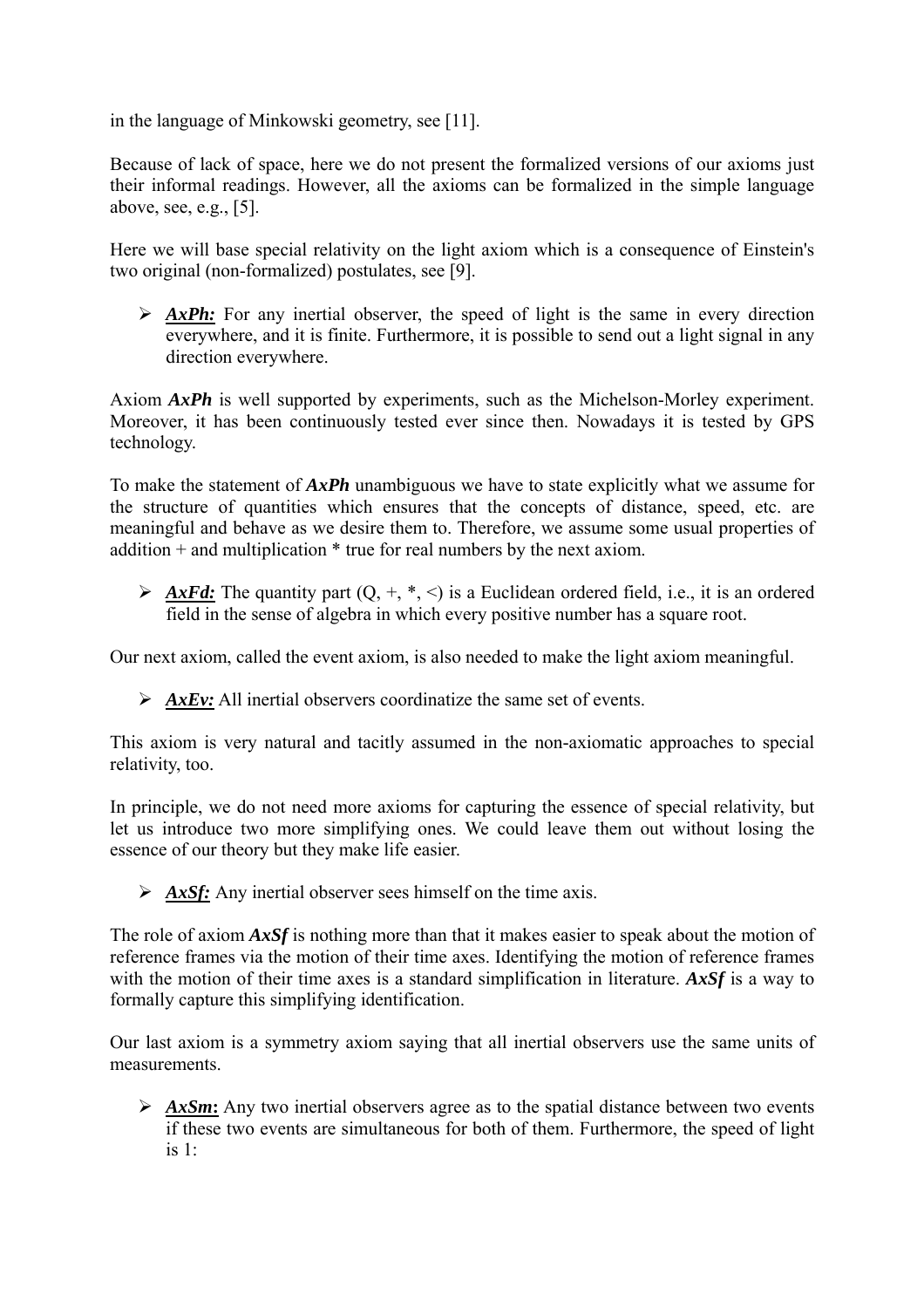Let us see how axiom  $A x S m$  states that "all inertial observers use the same units of measurements." That "the speed of light is 1" means only that observers are using units measuring time distances compatible with the units measuring spatial distances, such as light years or light seconds. The first part of axiom *AxSm* means that different observers use the same unit measuring spatial distances. This is so because, if two events are simultaneous for both observers, they can measure their spatial distance and the outcome of their measurements are the same if and only if the two observers are using the same units to measure spatial distances.

Our axiom system for special relativity contains these five simple axioms only:

## **SpecRel** *=* **{** *AxFd, AxPh, AxEv, AxSf, AxSm* **}**.

In an axiom system, the axioms are the "price" we pay, and the theorems are the "goods" we get for them. Therefore, we strive for putting only simple, transparent, easy-to-believe statements in our axiom systems. We want to get all the hard-to-believe predictions as theorems. For example, we prove from **SpecRel** that it is impossible for inertial observers to move faster than light relative to each other, see [5].

The five simple axioms of **SpecRel** perfectly capture the kinematics of special relativity. This is so because, it implies that the transformations connecting the worldviews of different inertial observers (reference frames) are Poincaré transformations, see, e.g, [2], [3]. An important corollary of this theorem is that all the predictions (concerning kinematics) of the official version of special relativity are provable from the five simple axioms of **SpecRel**. So **SpecRel** implies that "relatively moving clocks get out of synchronism," "relatively moving clocks slow down by the Lorentzian time dilation factor," etc. Nevertheless, in our approach the direct proofs of these predictions from the axioms are also important because they show the roles of the particular axioms. For direct proofs of these predictions from the axioms, see, e.g., [2].

If we would like to capture more from special relativity (not only the kinematics), we have to add new basic concepts and assume axioms for these concepts. For example, in the case of relativistic dynamics this kind of extension of **SpecRel** is already started in [6], where we have introduced an axiom system **SpecRelDyn** containing axioms formulated in the spirit of the axioms of **SpecRel**. The axioms of **SpecRelDyn** are strong enough to imply the relativistic formula connecting the rest and the relativistic masses and to give a support to Einstein's famous insight  $E=mc^2$ .

## **4. An axiom system of general relativity**

Using the same set of basic concepts we extend **SpecRel** to a theory of accelerated observers called **AccRel**. Our key axiom on accelerated observers is the following:

▶ *AxCmv*: At each moment of his life, every accelerated observer sees (coordinatizes) the nearby world for a short while in the same way as an inertial observer does.

For the formalized version of axiom *AxCmv*, see [13]. **AccRel** is **SpecRel** extended with *AxCmv* and some auxiliary axioms: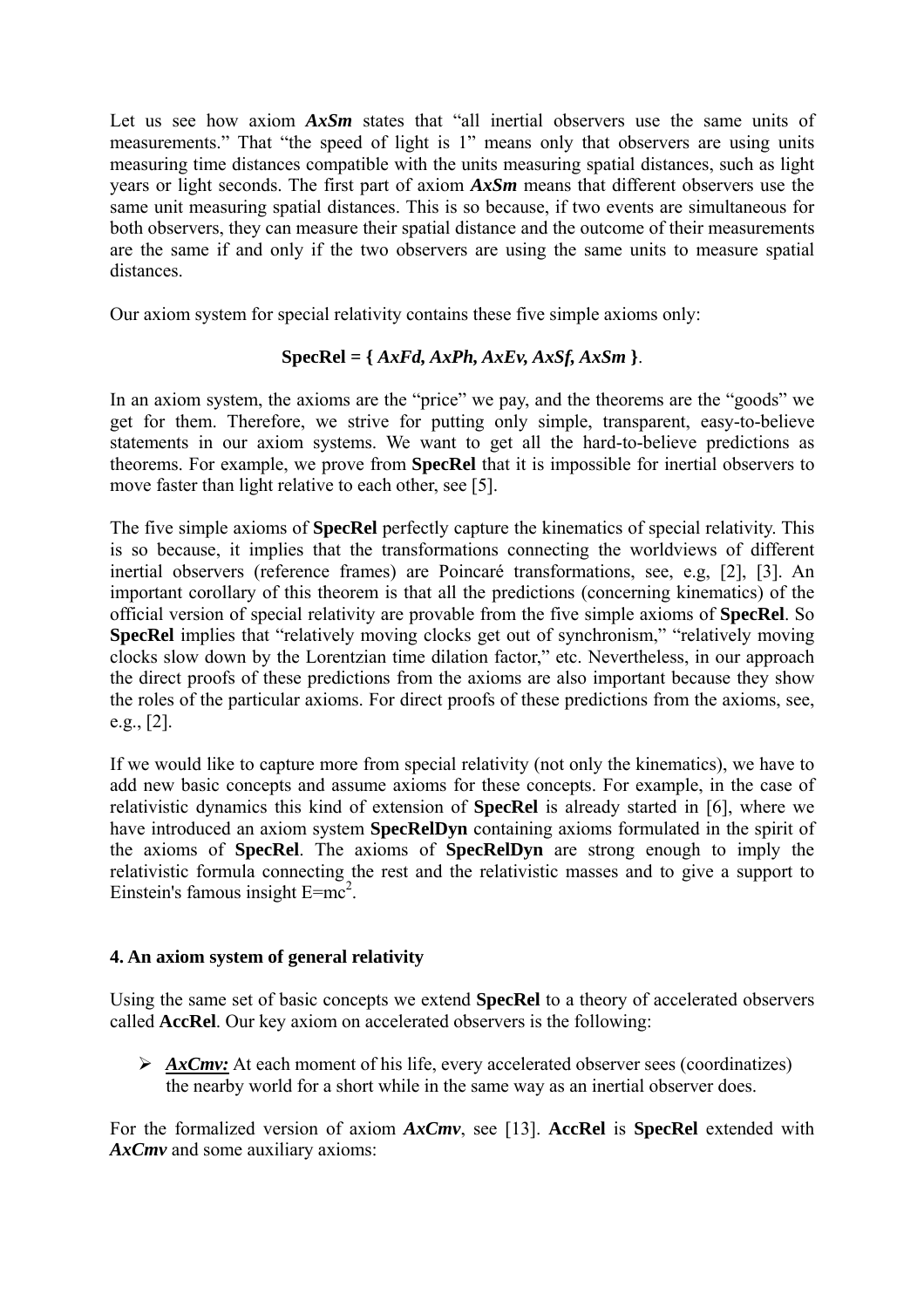# $AccRel = SpecRel \cup \{ AxCmv, AxEv-, AxSf-, AxDf, AxCont \}.$

This extension (**AccRel**) can be considered as a first step toward providing an axiom system of general relativity, which is only one natural step from **AccRel**. The only thing we have to do with **AccRel** to get an axiom system of general relativity (**GenRel**) is eliminating the differences between inertial and accelerated observers in the level of axioms. The natural idea making all the observers equal in the level of basic assumptions goes back to Einstein, see [8]. The elimination of the differences between inertial and accelerated observers is done by searching consequences of **AccRel** corresponding to each axiom of **SpecRel** which are true for all the observers. After this process, we get generalized (localized) versions of the axioms of **SpecRel** assumed for all the observers (and not just for inertial observers).

Let us now see the axioms of **GenRel**. Its first axiom is the localized version of the light axiom of **SpecRel**.

▶ *AxPh*-: The velocity of photons an observer "meets" is 1 when they meet, and it is possible to send out a photon in each direction where the observer "stands."

The second axiom is the localized version of the event axiom of **SpecRel** stating only that, if an observer is seen in an event, he hast to encounter that event.

 $\triangleright$  *AxEv*-: If an observer is seen in a certain event, he also has to see this event.

For practical reasons, we localize an equivalent version of the symmetry axiom of **SpecRel**.

¾ *AxSm-:* Meeting observers see each other's clocks behaving in the same way.

The next axiom is the localized version of the self axiom of **SpecRel**.

 $\triangleright$  *AxSf-:* Any observer sees himself in an interval of the time axis.

In **SpecRel***,* it was a theorem that the worldview transformations are affine transformations. In our axiom system for general relativity we assume the localized version of this theorem as an axiom.

¾ *AxDf:* The worldview transformations have affine approximations at each point of their domains (i.e., they are differentiable).

In **SpecRel** the simple assumption *AxFd* was perfectly enough, surprisingly even in **AccRel** we need to assume more about the quantities, see [13]. The assumption we need is the following first-order logic approximation of the supremum axiom of real numbers.

¾ *AxCont:* Every definable, bounded and nonempty subset of the quantities has a supremum.

Our axiom system **GenRel** contains these seven basic assumptions only.

## **GenRel** *=* **{** *AxFd, AxPh-, AxEv-, AxSf-, AxSm-, AxDf, AxCont* **}**.

Let us note that there is no axiom requiring the existence of observers in **GenRel**. Sometimes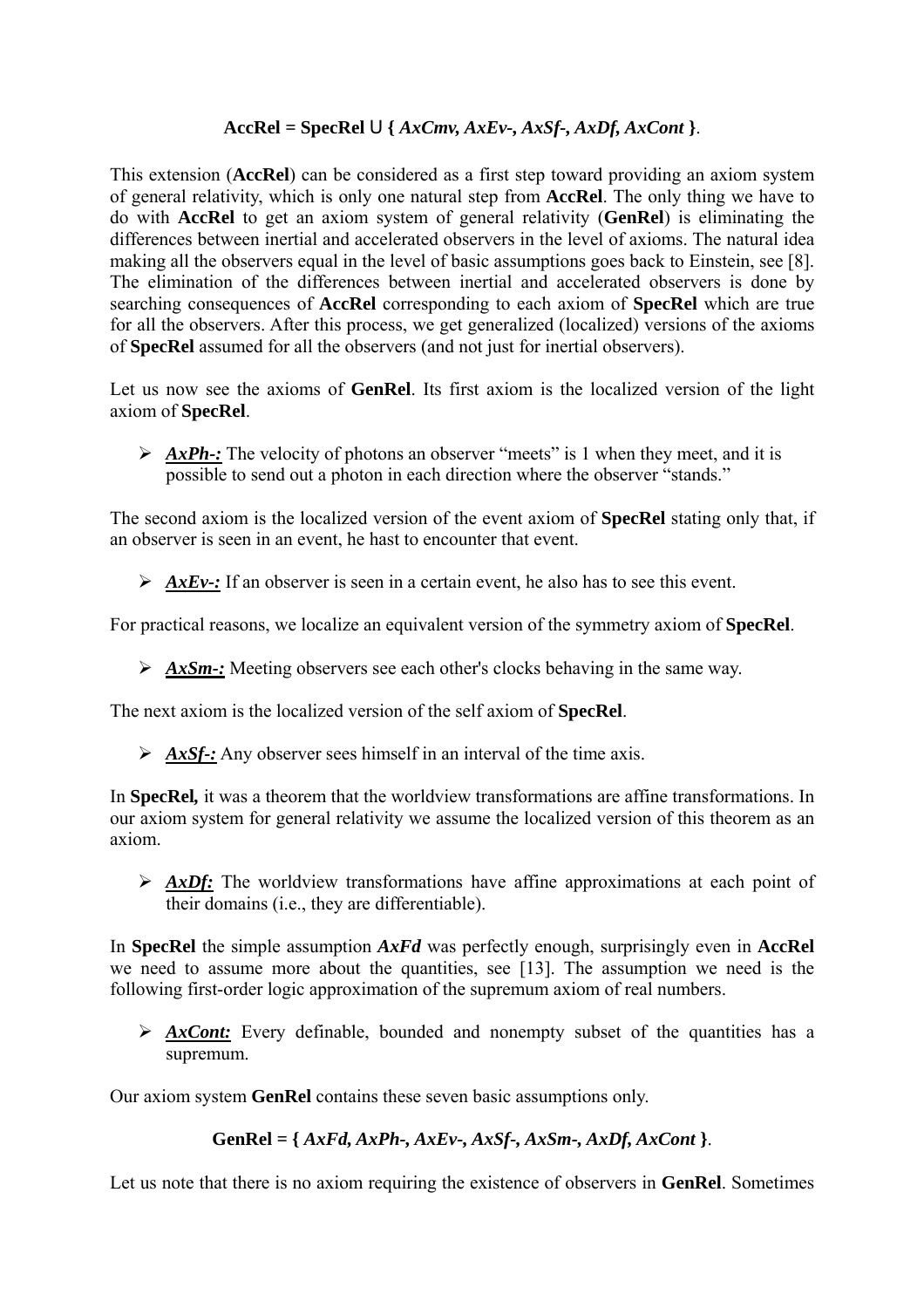for example, if we would like to investigate geodesics, we require the existence of several observers by the following assumption:

¾ *AxCompr:* For any parametrically definable timelike curve in any observer's worldview, there is another observer whose worldline is the range of this curve.

Axiom system *GenRel* together with *AxCompr* is strong enough to capture Einstein's field equations, see. [5].

## **5. New challenges in our axiomatic approach**

We have laid down the first brick of the logical and conceptual analysis of relativity theories, i.e., we have presented axiom systems for special and general relativity. Moreover, we have "derived" the axioms of general relativity from that of special relativity. However, this is only the first step in the logical investigation of spacetime theories.

This first step generates many new and interesting questions, which is important because science not only advances by new answers but also by new questions. Some of these new questions are:

- Which axioms are responsible for a certain theorem?
- How are the possible axioms/axiomatizations related to each other?
- How can these axiomatizations be extended, e.g., towards Quantum Theory?
- How are the independent statements of our axiomatizations related to each other?

Let us note here that investigating these kinds of questions is not just a beloved game of logicians. The question which have led to the discovery of hyperbolic geometry was also a question of logical independence of some axioms, namely the question whether the axiom of parallels is independent or not from the other axioms of Euclid. The logical fact that the axiom of parallels is independent from the rest of the axioms of Euclid made the discovery of Bolyai and Lobachevsky possible.

Investigating the axioms that are responsible for a certain theorem or prediction is a way to answer why-type questions of relativity theory. Fore more details on the subject of why-type questions in relativity, see [4], [12].

The investigation of these questions may give us a better and deeper logical understanding of the fundamental concepts and assumptions of spacetime theories and the logical connections between these concepts and assumptions. It may also help in the unification of relativity theory with quantum theory.

A new challenge in the axiomatization of spacetime theories is to continue building our axiom systems by extending and generalizing them continuously investigating the logical connections of the new axiom systems and the old ones. A high reaching new aim of our research project is building a flexible hierarchy of axioms systems (instead of one axiom system only) and analyzing the logical connections between the different axioms and axiomatizations.